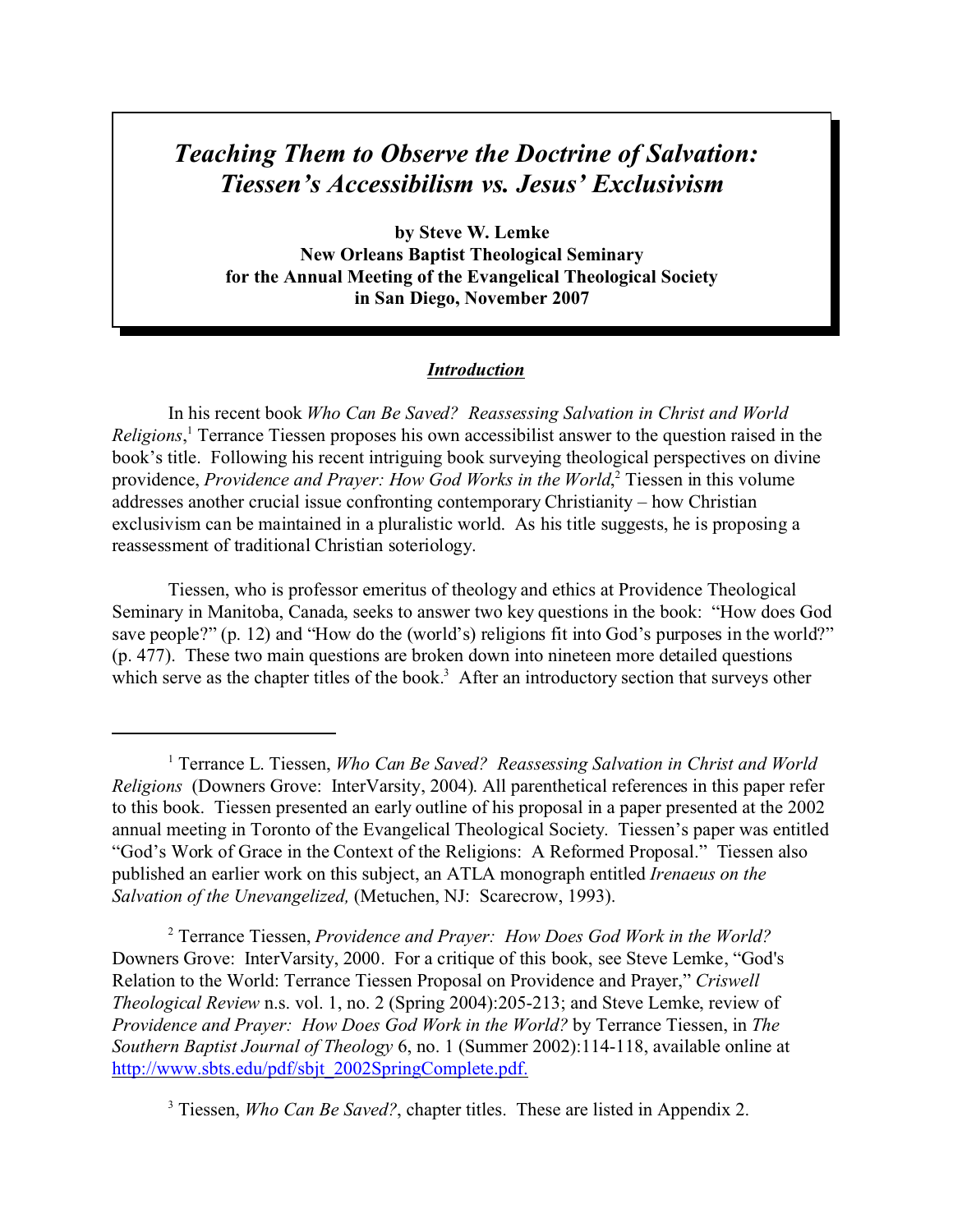options, Tiessen proposes his version of accessibilism in thirty theses.<sup>4</sup> Fleshing out these thirty theses provides the primary content of the book.

Tiessen, who was reared on the mission field as a child of missionaries, generally favors the importance of missions and the ultimate necessity of Christ for salvation. Most of his affirmations are positive and evangelical. However, some of his accessibilist theses and their implications are controversial for exclusivist evangelicals. One of Tiessen's driving concerns is how few people will come to salvation under the conventional exclusivist standards of salvation only through personal faith in Jesus Christ as Savior and Lord. Therefore, his accessibilist proposal denies "ecclesiocentrism" and contends that salvation may be obtained (a) apart from the proclamation of the gospel by the church, (b) through means of another world religion, (c) without necessarily becoming a Christian, (d) without a conscious commitment to Jesus Christ as Lord and Savior, (e) by an infant or mentally incompetent person, and (f) through a "last chance" decision after this life. This paper will identify seven problematic theses of Tiessen's accessibilism and critique them in light of the teachings of Christ.

## *An Unnecessary but Interesting Excursus: Tiessen and Calvinism*

Another key issue which seems to drive Tiessen's project is his effort to address acknowledged "difficulties in Calvinism" (242) regarding election. Tiessen describes himself as writing from a monergistic Calvinist perspective (69). As he advocates in much greater detail in his book on divine providence,<sup>5</sup> Tiessen affirms middle knowledge Calvinism (158). However, at points it is difficult to ascertain how Tiessen's views correspond to traditional TULIP Calvinism.

*Total depravity* – While the "total depravity" doctrine holds that unregenerate sinners are dead in their sins and thus utterly incapable of doing anything to please God, Tiessen suggests that Native Americans who had never heard the gospel were god-fearers like Cornelius who "were *sincerely seeking the gospel*"(61), that God is "*more pleased*" with unregenerate children who honor their parents than regenerate children who do not do so (399), that people can be "*good*" without being "saved" (423), that a non-Christian community may *better approximate God's ideal* than does a Christian community (417), and indeed that (even in their fallen state), *"everyone is made in the image of God and is seeking ways of dealing with the awareness of and the hunger for God that is intrinsic to our human being*" (359). These affirmations of the goodness of unregenerate persons would seem to fly in the face of the doctrine of total depravity as most Calvinists understand it.

<sup>&</sup>lt;sup>4</sup> Ibid., 22-30, and as addressed throughout the book. These theses are listed in Appendix 1. In this paper, they will be referenced simply by number.

<sup>5</sup> Tiessen, *Providence and Prayer*, chapters 12-14.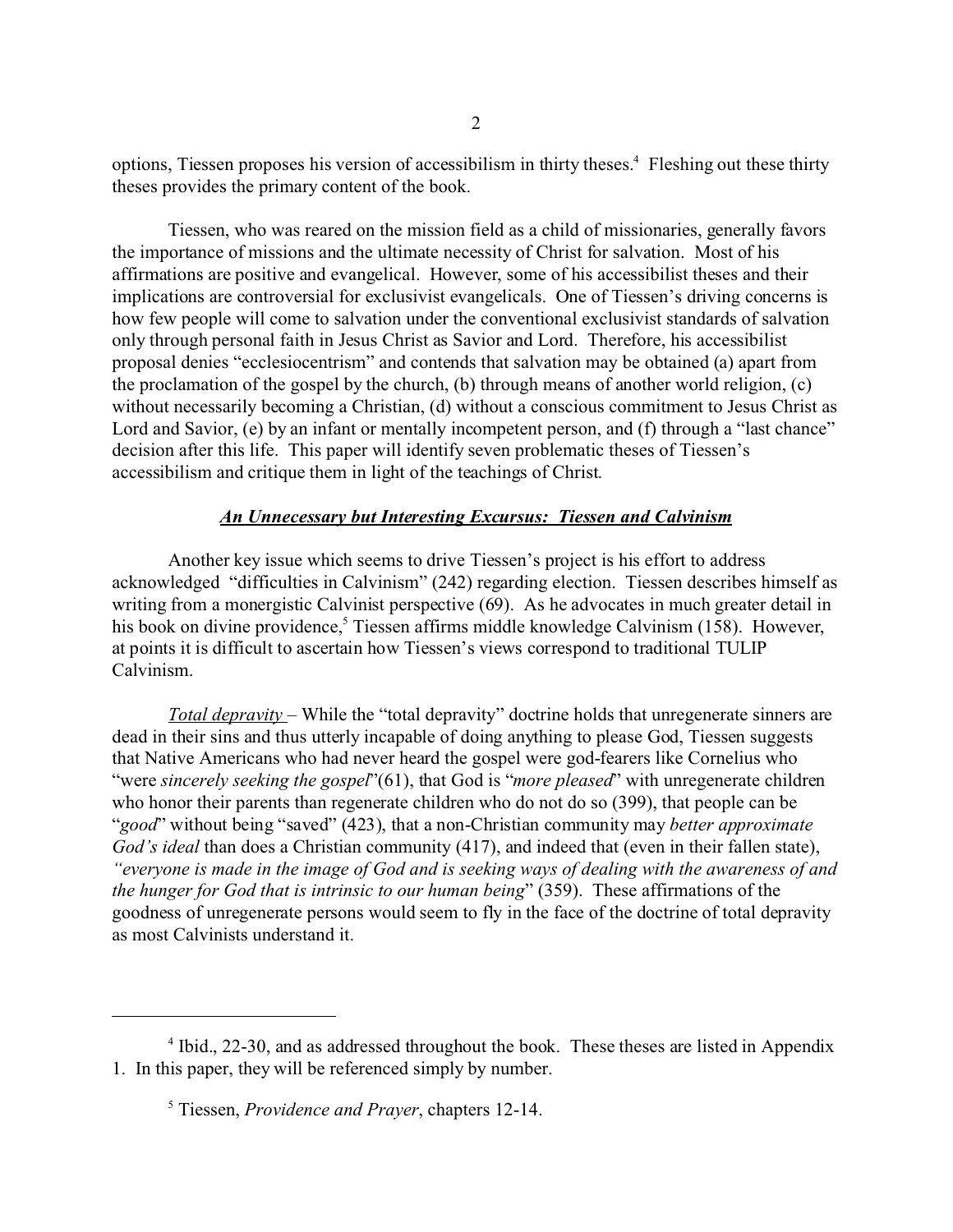*Unconditional election* – Tiessen forthrightly challenges the doctrine of unconditional election by agreeing with Neal Punt that "God consigns someone to destruction (hell) *only on the basis of what that person does*"(233), and indeed Tiessen concludes his chapter on "Who Is Able to Believe?" with the assertion that God gives sufficient revelation to save persons "*if they respond appropriately*" (358). Tiessen is thus asserting that election is in some way conditional on human response. Tiessen notes Pascal's complaint that the problem with the Jesuit concept of "*sufficient* grace" was that it was *not sufficient* for salvation. Tiessen concedes these "difficulties in Calvinism" regarding election for which no adequate answer has been provided, namely how those who have no ability to respond positively to God can be held accountably by God. Tiessen proposes an alternative view of God's "universal sufficient enabling grace" (241-242). Tiessen's accessibilist proposal seeks to avoid these problems concerning election and human response by proposing a neo-Amyraldian "universal sufficient enabling grace" in which God provides everyone with a universal at-death revelatory experience with a final opportunity to confess Christ (239-258, 487-497). While Tiessen's proposal avoids the hypothetical universalism of Amyraut, it does not resolve the problem voiced by Pascal because in Tiessen's proposal God's enabling grace is not efficacious, and therefore not sufficient for salvation. However, he appears to make election conditional on human response.

*Limited atonement* – Although Tiessen seems to affirm the traditional doctrine of a limited atonement at times (90-91, 487-490), his Thesis 14 asserts that "God's saving grace is universally sufficient so that, on at least one occasion in each person's life, one is enabled to respond to God's self-revelation with faith response that is acceptable to God as a means of justification." Thus Jesus' sacrifice on the cross is universally sufficient, and everyone will have an opportunity to respond to the gospel. Not only that, but the central contention of Tiessen's accessibilism is that salvation extends beyond the church, such that some persons who are unaware of even the name of Jesus Christ can share in the same salvation as Peter and Paul. Tiessen affirms in his Thesis 16 that "we have reason to be very hopeful concerning the proportion of the human race that will enjoy life with God . . . ." So the number of the saved is not a small minority, but is much larger than is commonly expected.

*Irresistible grace* – According to Tiessen's Thesis 8, "God's knowledge of what people would do if they heard the gospel does not make salvation more accessible, but it enables him to bring about the salvation of the elect without coercion." God's grace is thus not coercive or irresistible. Tiessen asserts that the "hardening" of heart spoken of in Scripture "results when people *resist and refuse grace*" (244). Clearly, then, that such grace is resistible.

*Perseverance of the saints* – Tiessen contends that the warning passages in Hebrews were "designed to keep the elect from *irrevocable apostasy*" (490). His interpretation of these passages in Hebrews seems to leave the door open for former believers to lose or renounce their salvation, in contradiction to this classical Calvinist tenet.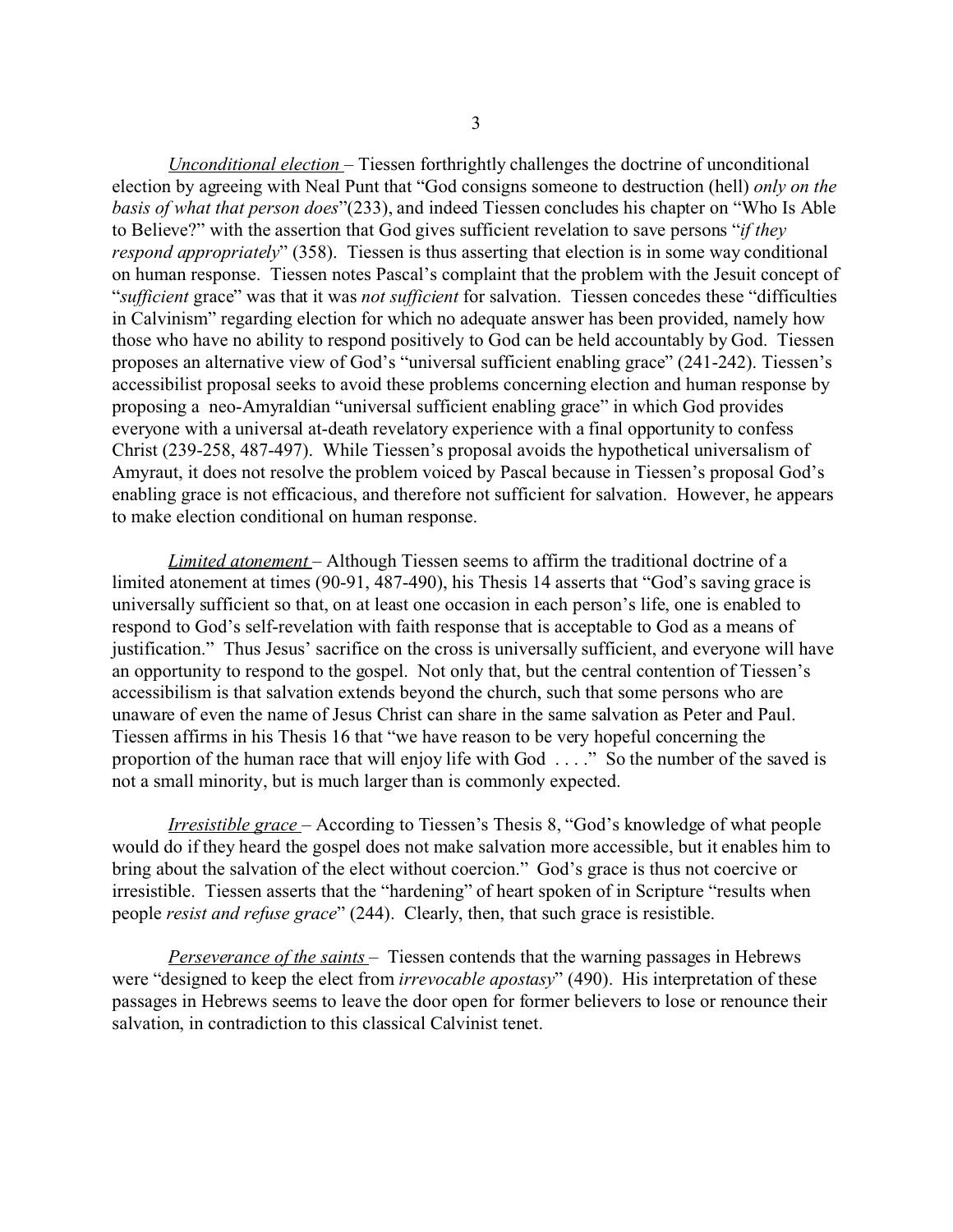*The sovereignty of God* – In addition to these ambiguities about the traditional points of the TULIP, Tiessen also appears to have a low view of the sovereignty of God. While Tiessen describes himself as being within a monergistic Reformed perspective that "affirms God's complete control of all things in his creation" (394), the God he describes comes across as impotent and incompetent. Tiessen's proposal of a last-ditch "at death encounter with Christ" is apparently offered as a stopgap measure for all those for whom God has been incompetent to reach with sufficient revelation during their lives. Tiessen's God is forced to work through other world religions to reach those whom He is apparently incapable of reaching through the proclamation of the gospel, and even in this Tiessen rejects that God does so by "intentional instrumentality" (394). Evidently the salvation of these persons is out of God's control or design.

So thoroughgoing Calvinists might question whether Tiessen appropriately identifies himself as being within the Calvinist camp, and some who lean toward the Arminian camp may wonder what the real distinction is between their own position and that of Tiessen. But whatever his position with regard to Calvinism and despite his generally favoring evangelical doctrines such as the importance of missions and the ultimate necessity of Christ for salvation, some of Tiessen's accessibilist theses and their implications are controversial for exclusivist evangelicals. Unfortunately, space will not allow me to address all of these controversial points or even to provide a detailed response to each issue. Suffice it to be said that Tiessen's unique brand of Calvinism further clouds the seven problematic theses of his accessibilism that are the focus of this paper.

#### *Salvation Apart from the Church and Its Proclamation of the Gospel*

#### *Objection 1: In Tiessen's proposal, salvation may be had outside and apart from the church.*

Does the church play a necessary or crucial role in the proclamation of the gospel, or it unnecessary and peripheral? Are there Christians who are not a part of the body of Christ, the church? *Extra Ecclesiam nulla salus* (no salvation outside the church) was a traditional teaching of the Roman Catholic church as early as Pope Pelagius II (578-590), and was codified in the Fourth Lateran Council (1215 A.D.). Protestants obviously reject this teaching as Catholics understood it, but they do tend to equate those who are saved with the church.

Tiessen's anti-ecclesiocentrism, with its sharp bifurcation between the believers and the church, leads to a weak ecclesiology and a lack of confidence in the church (443, 450-451). Tiessen's proposal concedes much to pluralism, since people can be led to salvation through non-Christian religions. By opening up alternative ways of salvation, Tiessen's proposal obviously undermines the motivation to fulfill the missionary mandate of the church and ultimately makes witness by the church superfluous and unnecessary.

Jesus had a different ecclesiology than that voiced by Tiessen. Jesus gave the keys of the Kingdom to the church, and declared that the gates of hell would not prevail against it (Matt. 16:16-19). Certainly, this does not make the church as the means of grace to salvation. But it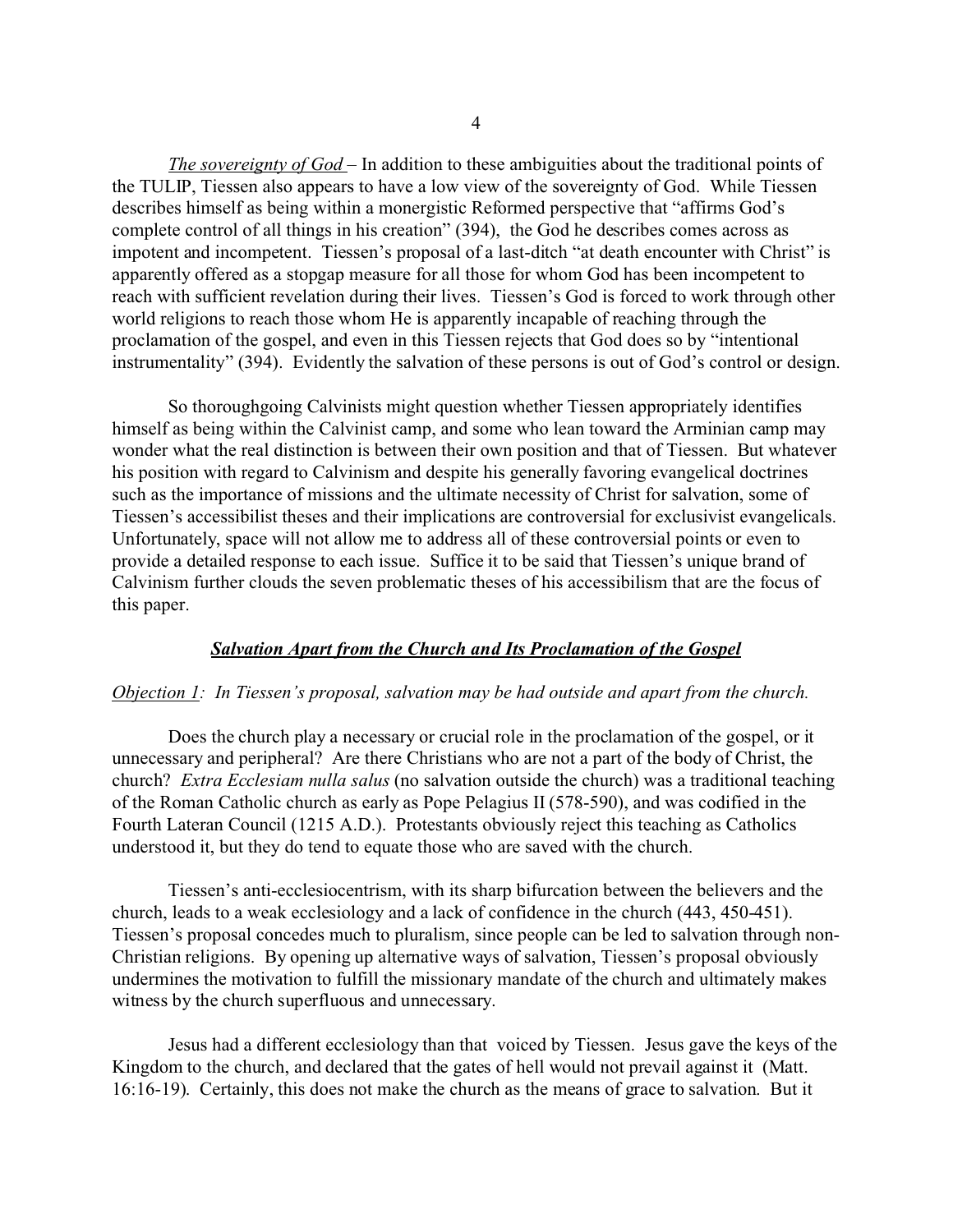does make the church the post-Pentecost locus of God's activity on earth, and places all of Christ's followers within the church. All persons who claim Christ as Savior and Lord are members of the church of Jesus Christ, whether or not they officially join a local church. In addition to individual local churches, the Bible also speaks of the body of Christ, the universal church that includes all those who are redeemed in all places and in all ages (1 Cor. 12:12-31, Rev. 21:2-3).

## *Salvation through Other World Religions*

# *Objection 2: In Tiessen's proposal, one can have genuine revelatory experiences that can lead to saving faith through other world religions.*

In maNy ways, Tiessen appears to be orthodox with regard to salvation through other world religions. He affirms that the scriptures of other world religions are "not themselves instances of divine revelation" (Thesis 22), and that Christians cannot truly worship with unbelievers (Thesis 30). He affirms that Christianity has a "great advantage" over other world religions because of God's self-revelation through Jesus Christ and Scripture (Thesis 18), and indeed Jesus is "God's supreme self-revelation" (Thesis 23). He also claims that evangelizing Jews "is as necessary today as it was in the time of the apostles" (165, Thesis 11).

However, Tiessen leaves the door open to salvation through the vehicle of other world religions. According to Tiessen, "God may graciously give faith to individuals while they live in the context of a non-Christian religion," utilizing "revealed truth that people encounter as a part of their religious tradition to elicit saving faith" (28). With Gerald McDermott, Tiessen believes that other world religions may be used by God as "stepping stones" or "schoolmasters" to lead people to salvation (379). A world religion may thus serve as a "bridge" or "stepping stone" not only in "facilitating communication of the gospel" to the lost but also "becoming an instrument of the Spirit of God in eliciting faith in Christ" (Thesis 24). Among non-Christian religions, Tiessen considers animistic sacrificial religions, Islam, and Judaism to have viable and genuine revelatory experiences. Tiessen believes it is possible that sacrifices offered by devout non-Christians outside the Mosaic covenant may be acceptable to God (172), and that "Muhammad may have had God speak to him in particular ways" (373). He also suggests that present day Jews need not come to faith in Christ to be saved, because "we can assert that the faith of Abraham still saves, and we can acknowledge that some Jews may be believers (with an old covenant faith) and hence be saved, although they are not Christians" (165). Further, Tiessen is unwilling "to assume that even a Jew who rejects the proclamation of Jesus made by a Gentile Christian today has rejected Jesus himself" (200). Therefore, an imperfect gospel messenger may clear the Jewish hearer of accountability for hearing and rejecting the gospel message.

 Scripture declares that it is through the "foolishness of preaching" that persons are saved  $(1$  Cor. 1:17-24), even though that gospel is proclaimed by "earthen vessels"  $(2$  Cor. 4:6-7). The

<sup>6</sup> All Scriptural citations are King James Version unless otherwise noted.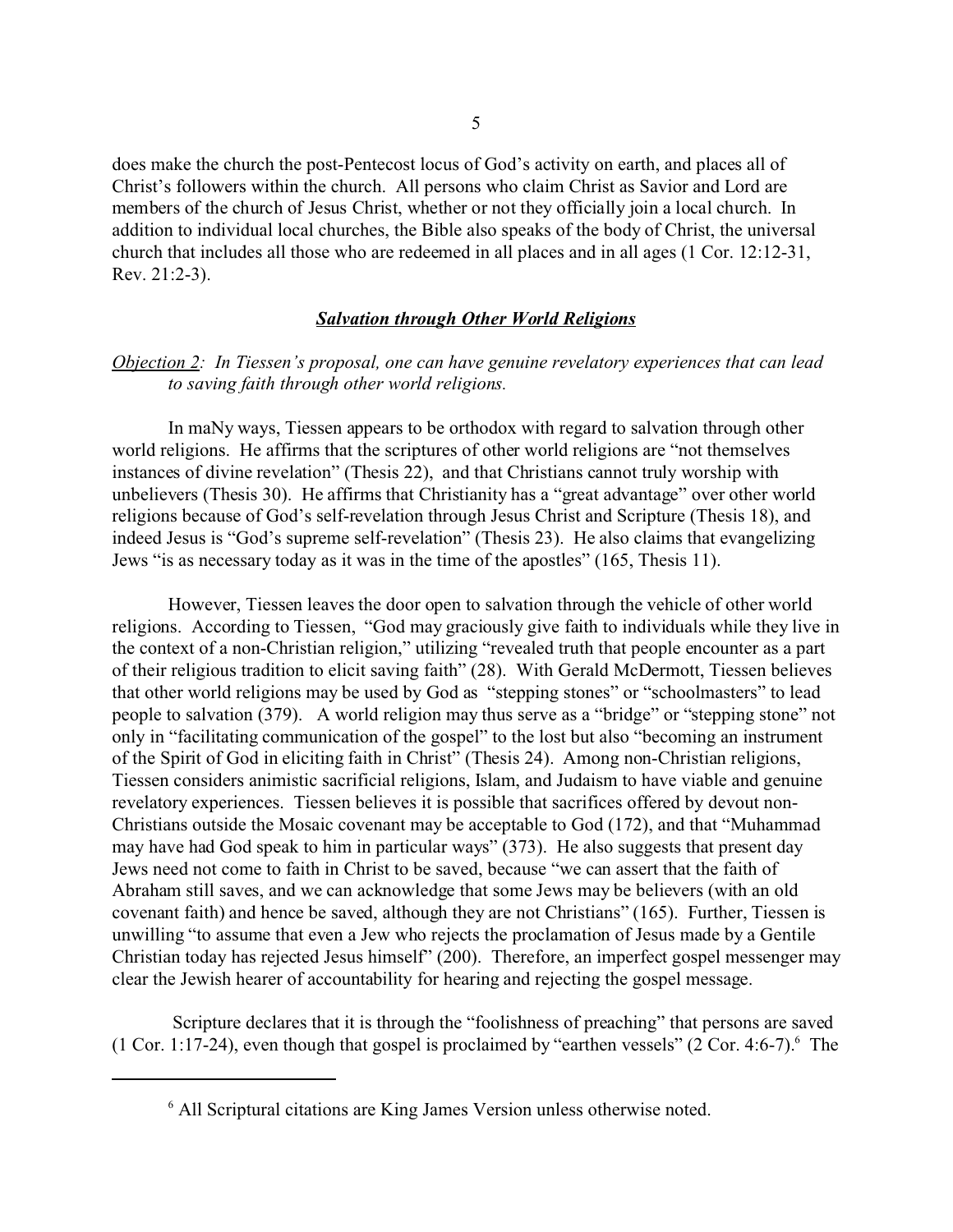scandal of the gospel was a stumbling block to Jews and foolishness to Greeks in the first century, just as it is today. God's messengers were imperfect then as they are now. But the message remains the same – Jesus is the only way to salvation. Jesus did not say that He simply offered a "great advantage" over other religious paths; He affirmed that He is the Way, the Truth, and the Life, and that no one comes to the Father but by Him (John 14:6). He is the "Door" that leads to salvation and satisfaction, all others are "thieves and robbers" (John 10:10). The New Testament church likewise declared that only through Jesus was salvation available (Acts 4:12). While Tiessen insists that all persons are saved through Christ, his belief that God could have been revealed and persons saved through Judaism or other world religions seems to mitigate the necessity of Jesus' incarnation and sacrificial atonement. If Jesus saw no other way for salvation, we must take that one way more seriously.

### *Salvation Without Becoming a Christian*

#### *Objection 3: Tiessen affirms that one can be saved without becoming a Christian.*

Flowing from his anti-ecclesiocentrism, Tiessen draws an unusually sharp distinction between those who are saved and Christians. According to Tiessen, "Some people are saved who have not yet become Christians" (165), and "being saved and becoming a Christian are not the same thing" (202). For Tiessen, people who would fall into this category of unsaved Christians are persons (a) who "are ignorant of Jesus" and/or (b) those who "have heard about him but have not yet been convinced of his identity by the Holy Spirit" (165). In my confessional tradition, we describe folk such as these as "lost persons," for although they might be interested in God or seeking God they have not trusted Christ as their personal Savior. Tiessen is clearly suggesting an option of salvation apart from Christ, for to put one's trust in Christ is to be a Christian.

Most evangelicals would understand even the salvation of Jews in the Old Testament era to be at least in some degree based upon their faith in God's atonement through a coming messiah. Jesus fulfilled all the Old Testament prophecies, and His sacrificial atonement afforded a new covenant in His blood that was an improvement over and fulfillment of the Old Testament sacrificial system (Hebrews 7-9). Since Jesus said that He was the only way to the Father (John 14:6), there is no salvation apart from becoming a follower of Jesus Christ.

#### *Salvation Without a Conscious Personal Faith in Jesus Christ as Savior and Lord*

## *Objection 4: In Tiessen's proposal, one can be saved without a conscious commitment to Jesus Christ as Savior and Lord.*

Consistent with his disjunction between those who are saved and those who are Christian, Tiessen affirms that persons may achieve salvation without expressing personal faith in Jesus Christ as Savior and Lord. According to Tiessen, "God may graciously save some who do not believe in Jesus as Savior if they are ignorant of him through no fault of their own" (123). Indeed, Tiessen claims, the Bible demonstrates that "one *can* be saved by Christ without knowing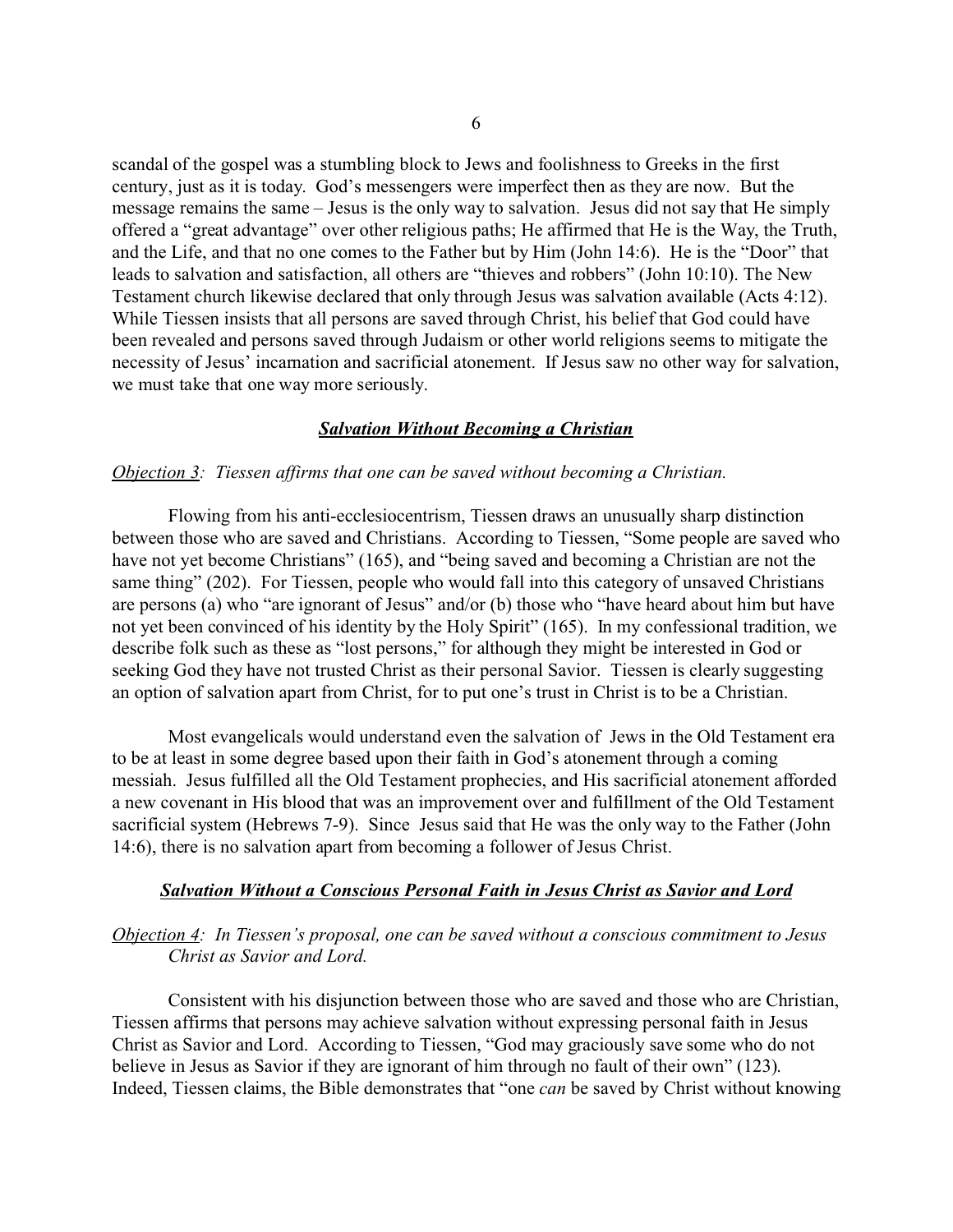*about* him" (180). Likewise, Tiessen discounts the applicability of Jesus' assertion that He is the Way, the Truth, and the Life, and that no one comes to the Father but through Him (John 14:6) by limiting it to the people to whom Jesus was speaking at the time, persons to whom He had personally revealed Himself. Tiessen warns that "it is critical that we not overextend such statements to the unevangelized, who are, by definition, without such revelation" (85).

 Tiessen's imaginative hermeneutics undermine the believability of his proposal. John 14:6 is obviously not the only passage in Scripture that asserts salvation by grace through faith in Jesus (John 10:1-10; Acts 4:12; 16:31; Rom. 10:9-10). If Tiessen's interpretation were correct, then salvation through Christ would pertain only those to who received this revelation directly. One would be doing a disservice, then, to share the gospel of Christ, because the hearers would be jeopardized by being under a stricter standard for salvation. Salvation does not come by ignorance, but only through a conscious faith commitment to Jesus Christ as Savior and Lord. As 1 John 2:22-23 affirms, only those who know and confess the Son can properly claim to have God the Father, and those who do not confess the Son do not know the Father.

## *Diminishment of the Missionary Mandate of the Church*

# *Objection 5: Since other revelatory and salvific means are available, the mission mandate of the Great Commission is not really necessary for the church.*

 Tiessen affirms in Thesis 15 that "accessibilism is not detrimental to the church's missionary motivation." However, for Tiessen, "making people Christians is not our main goal" (202). The primary motivation for missions is merely to "vindicate God's justice toward people who have not heard the gospel" (259) and to maximize the number of people who experience "the joy of salvation in *this* life" (479). Ultimately, however, missionary efforts are essentially superfluous for Tiessen because "*Nowhere* has Scripture stated that God will not save anyone whom we do not reach with the gospel" (293).

Tiessen's hermeneutic in support of these claims is questionable at a number of points. For example, Tiessen makes an argument from silence that since the Apostle Paul doesn't specifically mention his passionate concern for the unregenerate in Spain in any of his canonical epistles, he and the early church "had no sense of urgency" about sharing the gospel with all nations to save them from hell (274-275). Evidently, then, Tiessen is suggesting that the great missionary apostle and the entire early church were unaware of the Great Commission (Matt. 28:19-20, Acts 1:8), and that Paul's passionate statements about his obligation to preach the gospel to Greeks, Jews, Gentiles, barbarians, wise, and unwise throughout the Roman world (Rom. 1:13-16) or his expressed willingness to be accursed by God if he could win his own people (Rom. 9:1-3) were evidently either spoken sarcastically or were not an original a part of the canon of Scripture. These are ludicrous notions.

Again, despite Tiessen's protestations, if persons can have genuine revelatory and salvific experiences apart from the proclamation of the gospel, it radically undermines the missionary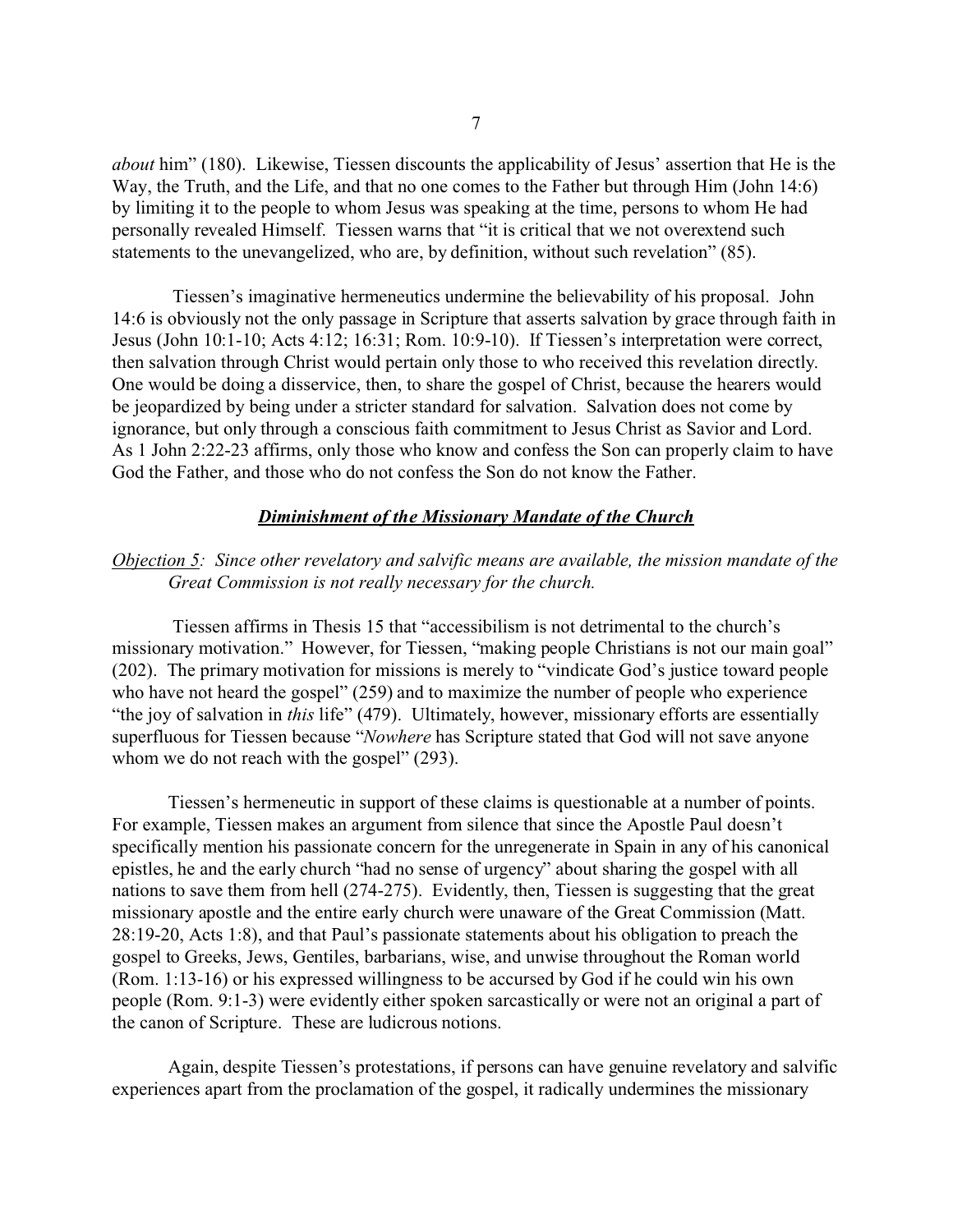mandate of the church. Tiessen appears to be maddeningly self-contradictory at times. For example, in his longer statement of Thesis 11 (165), Tiessen affirms *both* of these statements, which were separated by only one sentence: *(A)* "Evangelism among Jewish people is as necessary today as it was in the time of the apostles, *and*, *(B)* "We can assert that the faith of Abraham still saves, and we can acknowledge that some Jews may be believers (with an old covenant faith) and hence be saved, although they are not Christians" (Thesis 11, 165). For Tiessen, affirmation *(B*) applies for (a) Jews who are unaware of "the real identify of Jesus" and (b) those "who have not knowingly rejected the Messiah" (165). Thus for Tiessen, proclaiming Jesus among Jews might actually hurt the likelihood that they might be saved, because it would then force them to be judged by the higher standard of their acceptance or rejection of Christ. Who would feel any real imperative for Jewish evangelism if Jews can be saved without Jesus?

If Tiessen's proposal were true, the proclamation of the gospel would be helpful but unnecessary. The gospel proclamation is unnecessary because all persons are going to be presented with an at-death encounter with Jesus, so proclamation of the gospel in this life is not crucial for determining one's afterlife. Gospel proclamation is helpful only because it allows persons to receive the benefits of the Christian faith in this life, before that final presentation of the gospel. Besides, Tiessen believes that we can be optimistic that a much larger proportion of people will be saved than is commonly assumed (26).

Jesus assigned the church the task of the proclamation of the gospel, of baptizing those who were converted, and of discipling them (Matt. 28:19-20, Acts 1:8). The Apostle Paul also underscored the burden of proclaiming the gospel of salvation by stating its alternative – persons who are lost cannot call on Him in whom they have not believed, they cannot believe in Him of whom they have not heard, they cannot hear without a preacher, and preachers cannot go unless they are sent. So faith comes by hearing, and hearing by the Word of God (Rom. 10:13-17). God does reveal Himself universally through creation and conscience (Rom. 1:20, 2:14-15), but He has chosen the church as the vehicle by which the gospel of salvation through Christ is proclaimed. The Great Commission should not become the Great Omission.

## *Salvation Competency of Infants and Mentally Incompetent Persons*

# *Objection 6: That a child or mentally incompetent person can be saved (as opposed to being seen as not a sinner because they have not yet reached the age of accountability).*

In his discussion of Thesis 2, Tiessen asserts that "there are no 'innocent' people, whether they be unborn, infant, disabled, or competent and adult" (22). As a consequence of original sin, "everyone is born a sinner, alienated from God, guilty of enmity toward God" (22). "Every human being, therefore, needs to be saved from the guilt of sin and its terrible consequences" (22). Rather than understanding that persons only become guilty of sin when they actually commit sin when they reach the age of accountability, Tiessen believes sin to be a sexually transmitted disease such that persons receive inherited guilt through original sin. He is thus forced to insist that God reveals Himself to the unborn, infants, and mentally incompetent, and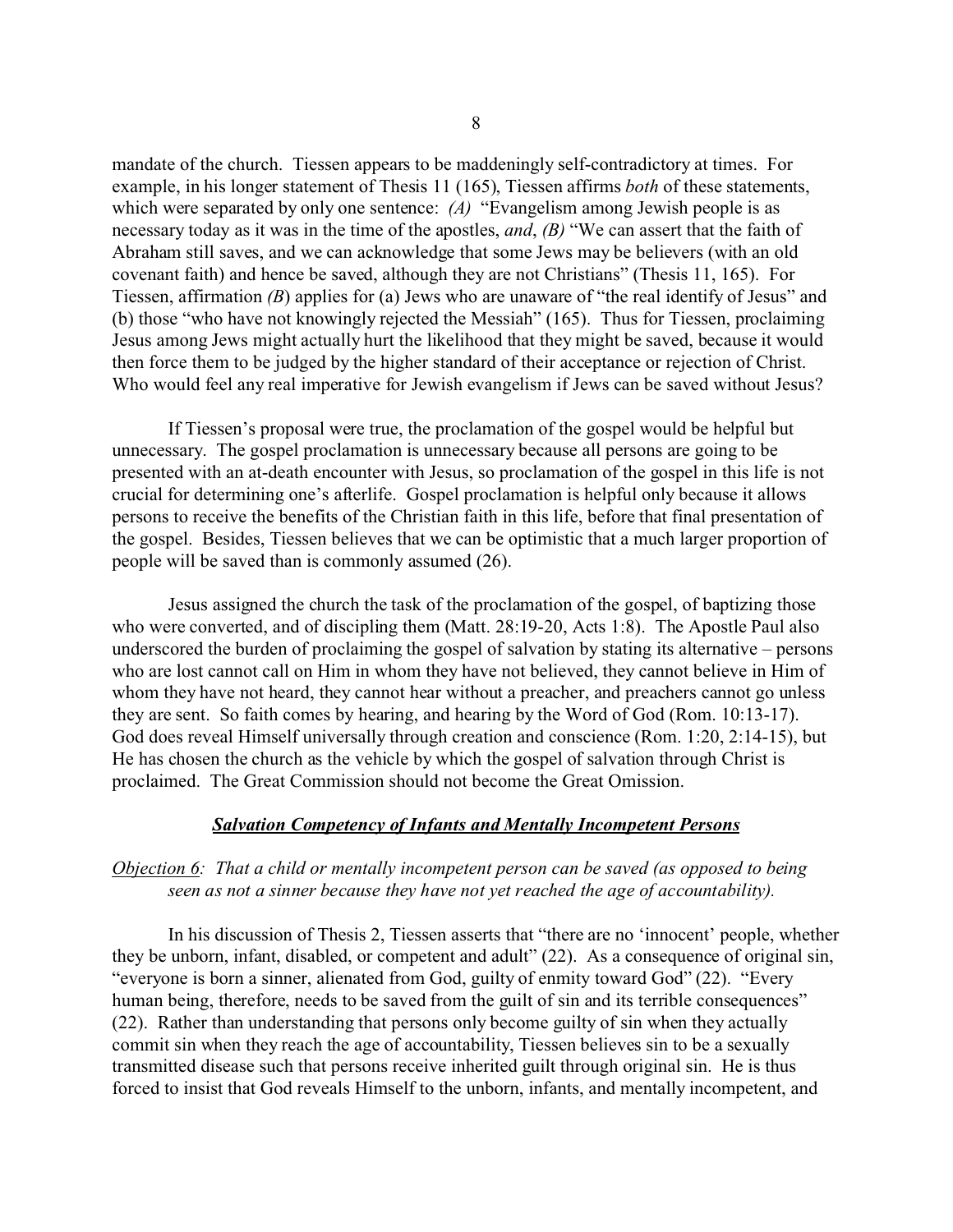they are miraculously made mentally competent to respond in a way that effects salvation (78, 215*).* Tiessen makes the shocking claim that *"The possibility and the process of salvation are no different for infants and the mentally incompetent than for competent adults"* (25). It is very difficult to even imagine what Tiessen means by this claim.

Tiessen's accessibilism is fraught with theological and logical problems, but his claim that the unborn, infants, and mentally incompetent are intellectually and spiritually capable of understanding and responding to God's revelation in a way that is sufficient for salvation is perhaps the least tenable of all his claims. If Tiessen's system drives him to make these absurd claims, then there is obviously something wrong within his theological system. The problem with his system is accounting persons as guilty of sin that they never committed. Anyone such as myself who has lost a child in the womb finds Tiessen's suggestion incredibly offensive.

An alternative proposal that is both more biblical and more logical considers one to be saved or lost only after the age of accountability. While it may be more of a "state" of being accountable rather than an "age" of accountability, apart from mentally challenged individuals this state of accountability is normally associated with a "coming of age." No specific age is given; it is assumed that individual children mature at different paces from each other. We should take note that when Ezra read the law in the Old Testament era, he read it to men and women and all "those that could understand" (Neh. 8:3). Only those at a certain level of maturity could be expected to understand the meaning and significance of the law. Even in the American legal system we understand the concept of whether or not someone should be "tried as an adult" for crimes they have committed. The presumption is that persons below a certain age simply cannot be held accountable for their actions in the same way that adults are.

Foundational to belief in the age of accountability is justification by faith. If we are justified by faith, we must be of age to understand our sinfulness and trust Christ. The doctrinal confession to which I ascribe, the Baptist Faith and Message, asserts that "*as soon as they are capable of moral action*, they become transgressors and are under condemnation." By affirming the age of accountability, Baptists deny that children are guilty upon birth, and thus deny infant baptism. Only those who are of age for moral accountability are capable of recognizing their own sinfulness, the first step toward salvation in Christ.

I would suggest that Tiessen begin with the notion that although we are all born with a nature inclined toward sin, only when we act on that sin do we become sinners and become guilty of sin. Projecting guilt on unborn children is counterintuitive and obscures the definition of sin as *known* rebellion. Sin takes place when one *knows* to do good and chooses not to do it (Jas. 4:17). The nature of the new covenant in Christ, in contrast to God's covenant with Israel, is that it primarily relates to individuals rather than a nation. Note that in Jeremiah's description of this coming new covenant, one is not held accountable for the sins of ancestors, but only for one's own sin (language that is echoed in Ezekiel 18):

In those days they shall say no more, The fathers have eaten a sour grapes, and the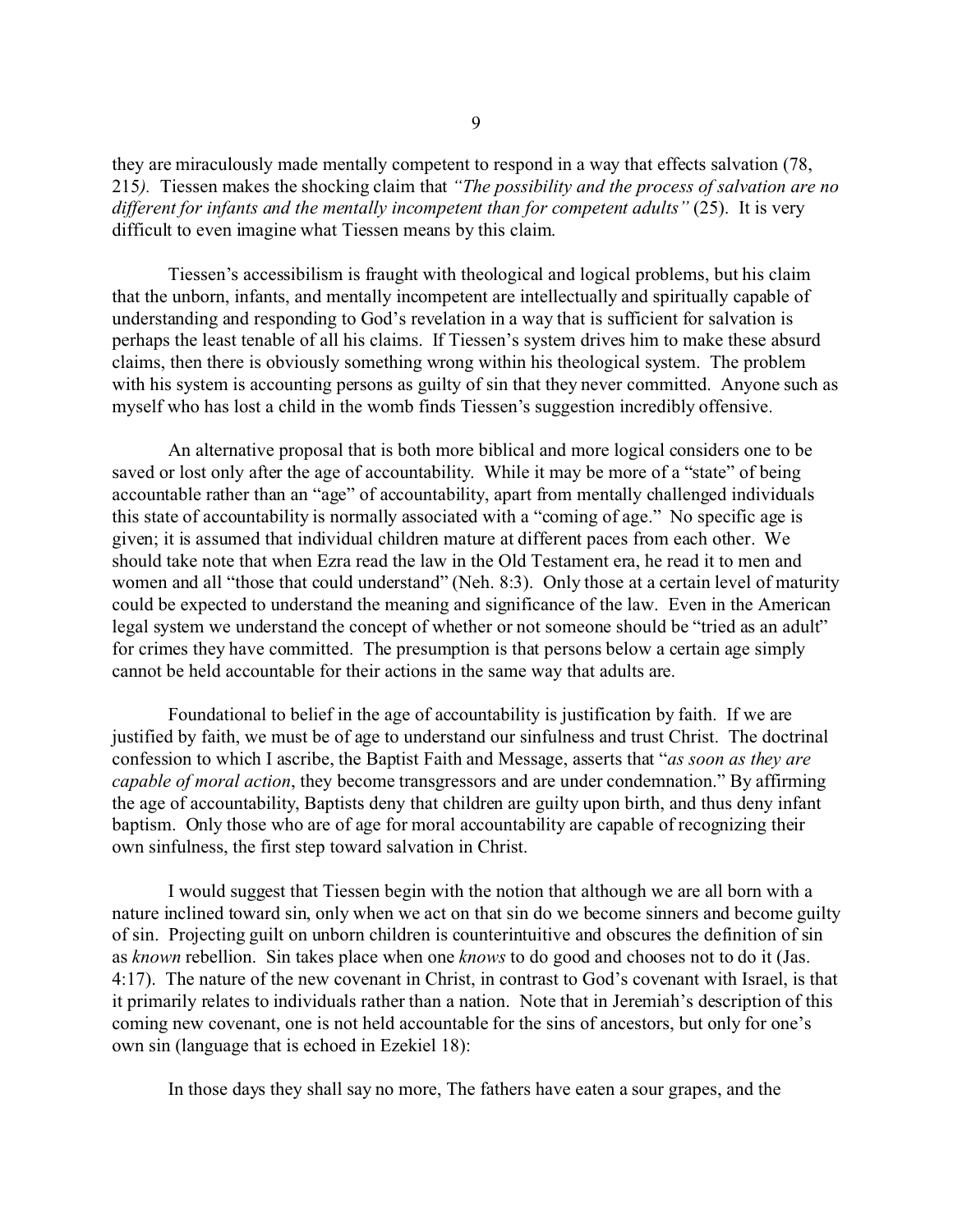children's teeth are set on edge. But every one shall die for his own iniquity: every man that eateth the sour grape, his teeth shall be set on edge. Behold, the days come, saith the LORD, that I will make a new covenant with the house of Israel, and with the house of Judah: Not according to the covenant that I made with their fathers in the day that I took them by the hand to bring them out of the land of Egypt; which my covenant they brake, although I was an husband unto them, saith the LORD: But this shall be the covenant that I will make with the house of Israel; After those days, saith the LORD, I will put my law in their inward parts, and write it in their hearts; and will be their God, and they shall be my people (Jer. 31:29-33, KJV).

The author of Hebrews specifically applied this new covenant language from Jeremiah and Ezekiel to the new covenant in Jesus (Heb. 8:7-13, 12:24). Clearly, it is the actual sins we commit personally and individually for which we are accountable. We cannot be saved until we are lost, and we cannot be saved until we are of age to recognize our sinfulness and respond consciously in faith to Jesus Christ. I believe that Jesus saves all children before the age of accountability and all those whose health or mental capacity does not allow them to be morally accountable, and all those after the age of accountability who trust Him as Savior and Lord.

## *Salvation by a Universal Opportunity at Death*

# *Objection 7: That all unsaved persons will have one last opportunity for a universal encounter with Christ upon their death.*

Foundational to all of Tiessen's system is the last chance for salvation. Like the liquor store poised at the border of a "wet" county adjacent to a "dry" county that offers the "last chance" for liquor for many miles, Tiessen's system requires that all people have a last chance "universal at-death" encounter with Christ which provides them one last opportunity to place their faith in Him (217, 225). Only with this last chance encounter can Tiessen solve his "difficulties" with Calvinism. Only with this last chance encounter can he make sense of most of the assertions objected to in this paper – salvation apart from the proclamation of the church, salvation through non-Christian world religions, salvation apart from being Christian, and salvation apart from a personal conscious commitment or even awareness of Jesus Christ. This last chance encounter is Tiessen's version of a "gap theory" – whatever theological problems may arise are solved in this universal last chance encounter with Christ.

 The problem with Tiessen's proposal about a last chance encounter is that it lacks credibility both medically and biblically. Tiessen's "universal at-death encounter with Christ" is incoherent for anyone who has clinical experience. Tiessen sharply distinguishes his own view from those who propose post-mortem encounters with Christ, but this is a distinction without a difference. One goes immediately from life to death; there is no temporally extended period at death sufficient for such a revelatory encounter. Again, Tiessen's proposal is entirely an argument from silence. Scripture never speaks of such a last chance encounter, although clearly this is important enough that it would if such an event were in God's plans. We do have God's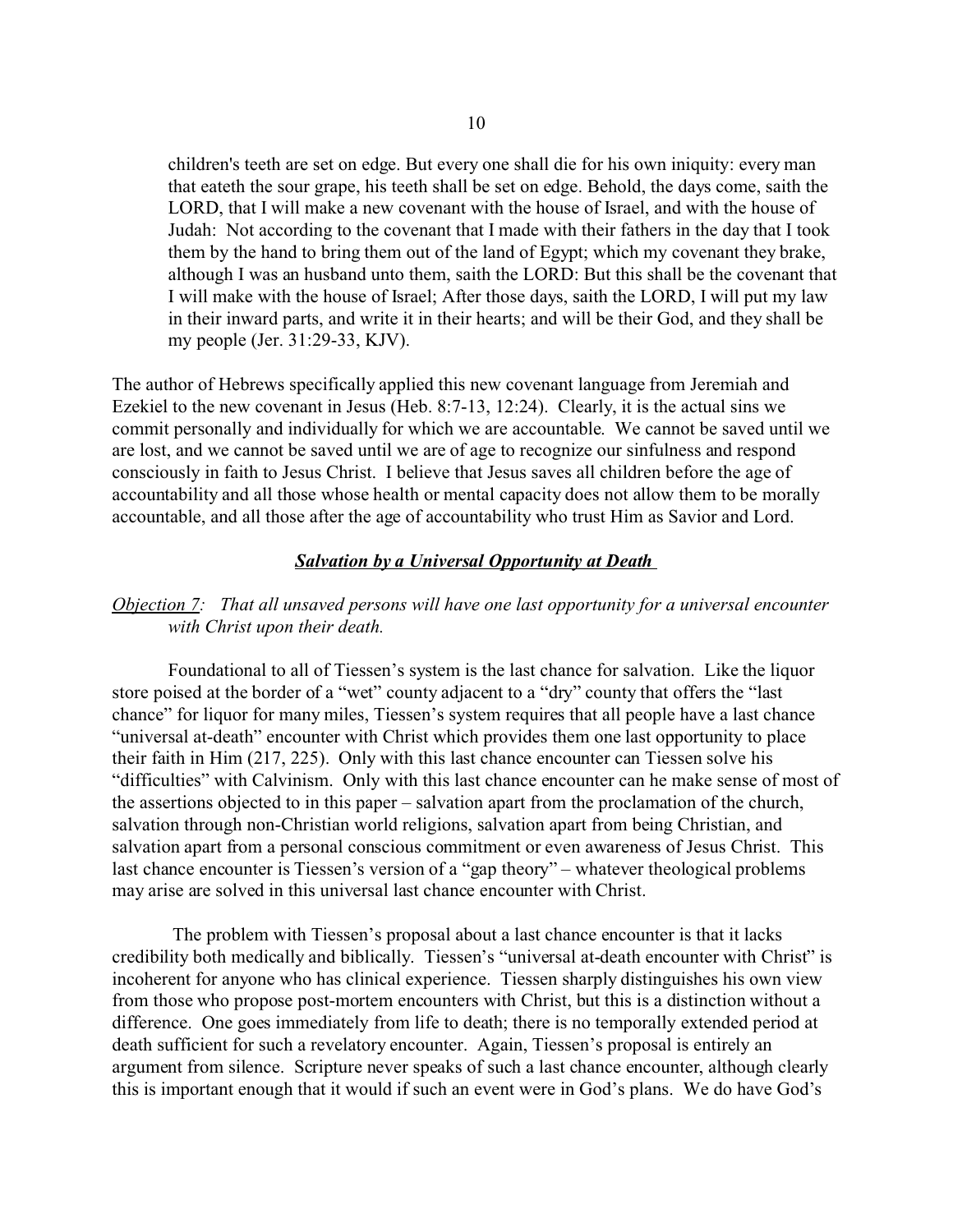word that death is final and then one experiences judgment (Heb. 9:27). Jesus mentioned no such last chance encounter in describing the rich man and Lazarus, and in fact the rich man was unable to change his mind or communicate with his brothers after his transition from time into eternity (Luke 16:19-31). When Jesus describes the last judgment, the basis for His judgment is the response of persons during their lives, not in the afterlife (Matt. 25:31-46). Therefore, Tiessen's proposal about a universal last chance encounter with Christ fails the test of Scripture, and as a result his entire system built upon this proposal crashes down with it.

#### *Conclusion*

Like his other major published works, Tiessen provides a well-researched, thoughtful, readable, and innovative proposal that is above all interesting and stimulating. Theological innovation usually stretches or challenges Christian orthodoxy, but to his credit, Tiessen never makes theology boring. This is an important book for evangelicals to read and consider, even if they do not agree with his creative proposals.

However, instead of Tiessen's accessibilism, I suggest that we consider the accessibilism of the Apostle Paul. In Paul's accessibilism, there is one way to access the Father – through Jesus Christ. Paul expresses his accessibilism in three passages. We read in Rom. 5:1-2, "Therefore being justified by faith, we have peace with God through our Lord Jesus Christ: by whom also we have *access* by faith into this grace wherein we stand, and rejoice in hope of the glory of God." Likewise, in Eph. 2:18, it is through Jesus that we "have *access* by one Spirit unto the Father." Again, in Eph. 3:11-12, "According to the eternal purpose which He purposed in Christ Jesus our Lord: in whom we have boldness and *access* with confidence by the faith of Him." So in Paul's accessibilism, we all have *access* to God through faith in Jesus Christ. In other words, the accessibilism of Paul is the exclusivism of Jesus.

Tiessen's accessibilism shockingly makes Tiessen himself appear to be a better advocate than Jesus Himself (1 John 2:1). Like a skilled lawyer, by proposing novel readings of normative texts and arguing from silence in other texts, Tiessen argues every possible angle and technicality to extend salvation to the maximum number of people. Note the stunning contrast between the advocate Tiessen and the advocate Jesus:

*Tiessen* asserts that "we have reason to be very hopeful concerning the proportion of the human race that will enjoy life with God in the glorious new earth" (26). *Jesus* said that the way to eternal life was narrow and comparatively few would find it (Matt. 7:13-14)

*Tiessen* allows for people to receive divine revelation and salvific experiences in other world religions, including Judaism, Islam, and the sacrificial systems of animistic religions.

*Jesus* taught that He is the Door to eternal and abundant life, and those who enter in by other paths than the Door are thieves and robbers (John 10:1-10).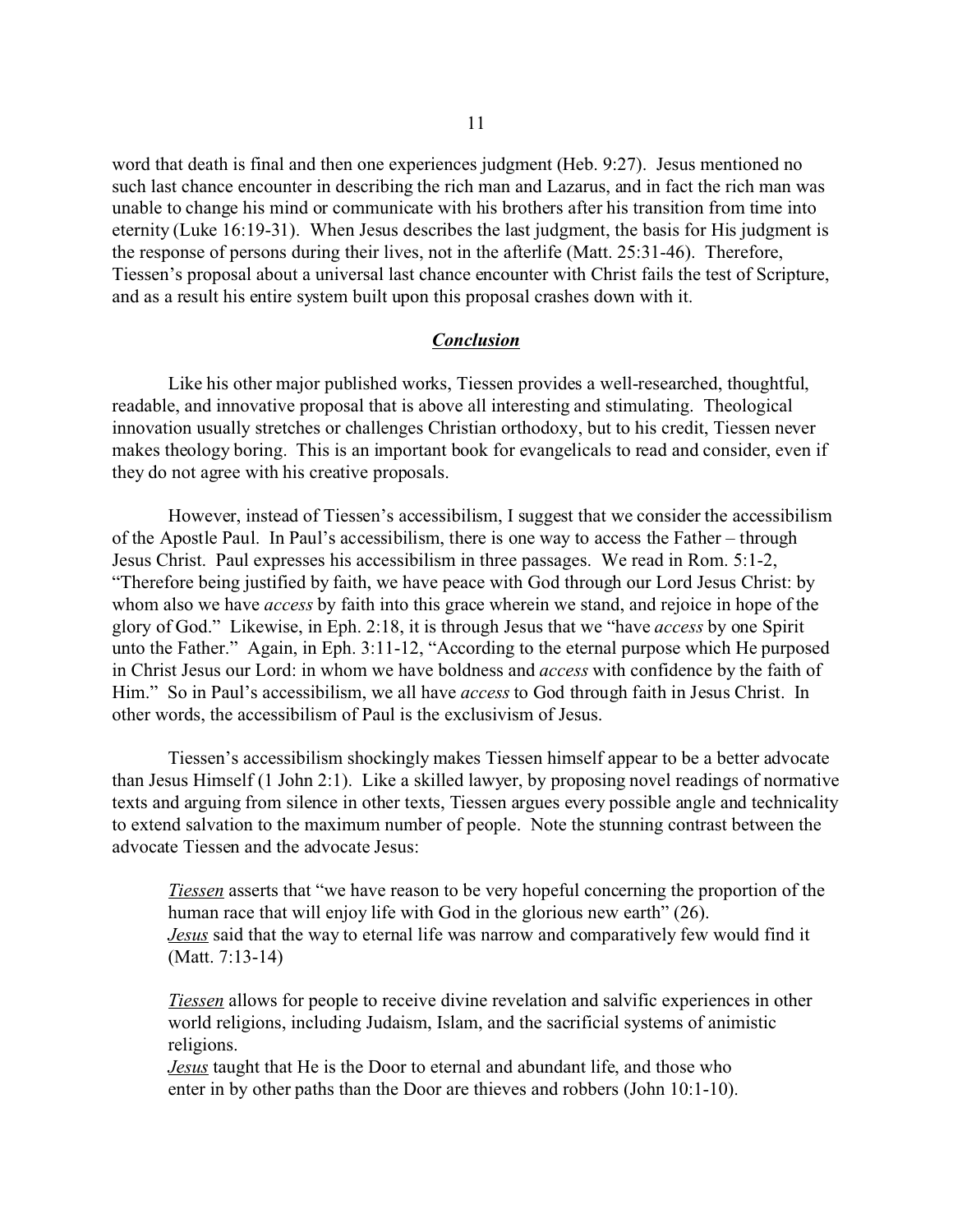*Tiessen* allows for people to be saved who have never heard of Jesus (165, 180). *Jesus* taught that only those who have a personal relationship with Him and who base their lives on the foundation of Jesus Christ will be saved (Matt. 7:21-27). Jesus taught that He is the Way, the Truth, and the Life, and that no one comes to the Father except through Him (John 14:6). Those who do not know and confess the Son do not know the Father (1 John 2:22-23).

Personally, I would love for Tiessen to be right. It would lighten the burden we feel for the millions who do not know salvation through Jesus Christ. We all hope for and pray for the salvation of those who are lost. It is God who makes these judgments, and He can save whomever He wants. But God has given us His Word, we must abide by the criteria established in Scripture. The holiness of God cannot countenance unforgiven sin. Remission of sin comes only through the shedding of blood (Heb. 9:22). Jesus is the Lamb who was slain as a propitiation for our sin (Rom. 3:25). Therefore, salvation comes only through faith in the shed blood of Jesus on the cross. This *is* the gospel of salvation. So, all things being equal, we must choose the exclusivism of Jesus over the accessibilism of Tiessen.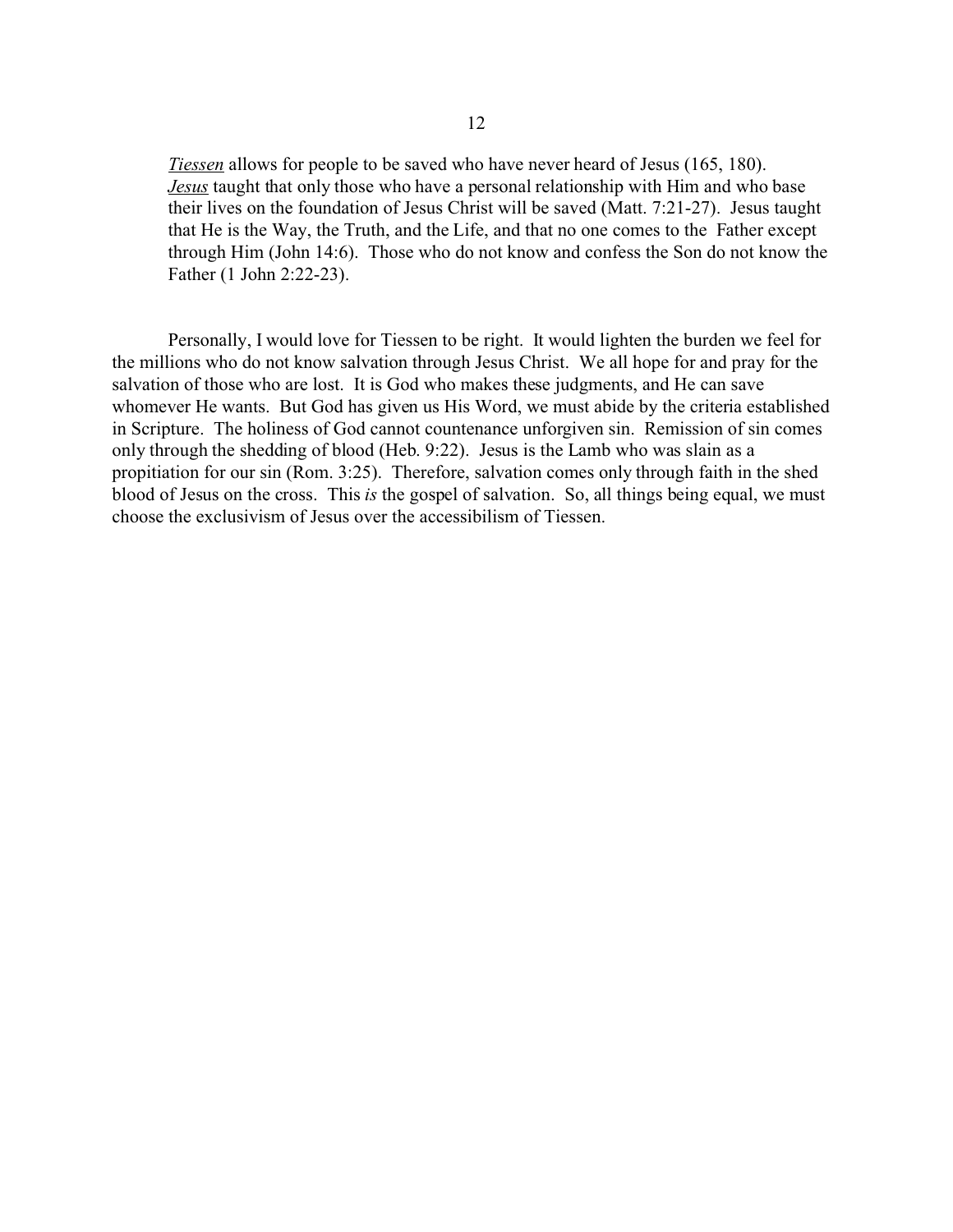# **Appendix 1: Tiessen's Thirty Theses**

- 1. Accessibilism can be traced in Christian thought back to the second century.
- 2. By God's appointment, the entire human race was represented in Adam in his moral probation in the Garden of Eden.
- 3. There is only one means by which salvation of sinners can be accomplished.
- 4. People experience the salvation that God has accomplished in Christ only when they respond to God in a way that satisfies him, which the Bible calls "faith."
- 5. Whatever information, religious or moral, a person accepts as ultimate authoritative truth (whether this is understood to be from a personal God or not) must be believed and obeyed.
- 6. Since faith is essential for reconciliation with God, unbelief and its attendant disobedience leave people under God's just condemnation.
- 7. Salvation has always been by grace through faith, but the faith that God expects (and gives) is appropriate to the revelation of himself that he has given to a particular individual.
- 8. God's knowledge of what people would do if they heard the gospel does not make salvation more accessible, but it enables him to bring about the salvation of the elect without coercion.
- 9. Old Testament believers were saved by faith in God and in God's sure fulfillment of his promises to them, although the manner is which those promises would be fulfilled became clear only gradually.
- 10. From observing the experiences of people who met Jesus during this earthly ministry, we notice that God led them through a process that sometimes happened quickly and sometimes went more slowly.
- 11. The implications of the principles derived from both the Old Testament situation and from the lifetime of Jesus are particularly important for our perspective on Jewish people today.
- 12. The possibility and the process of salvation are no different for infants and the mentally incompetent than for competent adults.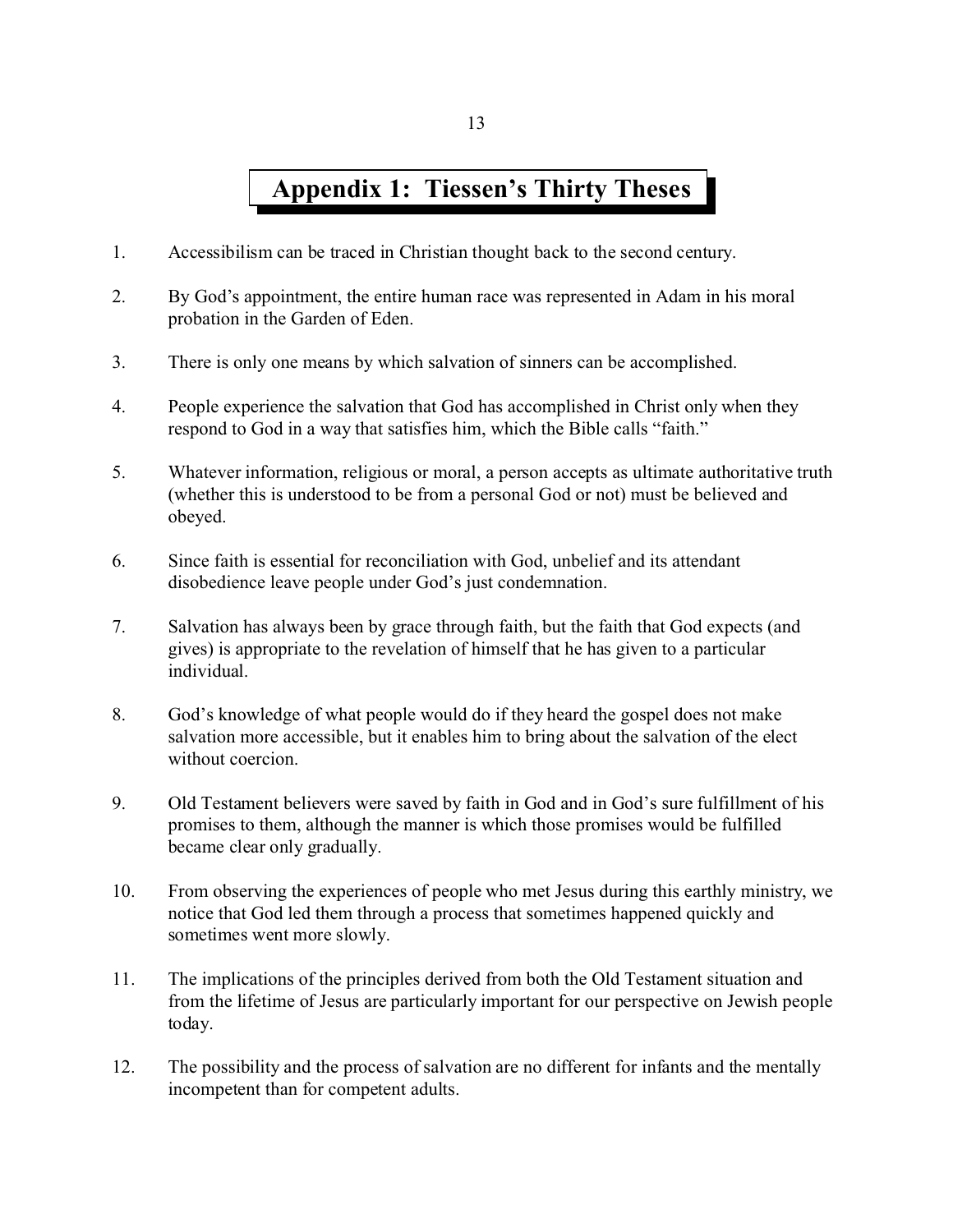- 13. All people meet Jesus Christ personally at the moment of death, and they respond to him in a manner consistent with the response they had been giving to God in his revelation during their lifetime.
- 14. God's saving grace is universally sufficient so that, on at least one occasion in each person's life, one is enabled to respond to God's self-revelation with faith response that is acceptable to God as a means of justification.
- 15. Accessibilism is not detrimental to the church's missionary motivation.
- 16. Scripture is silent about the final numbers of the saved relative to the unsaved, but we have reason to be very hopeful concerning the proportion of the human race that will enjoy life with God in the glorious new earth that he plans to bring about when his redemptive program is complete.
- 17. Religious develop as inherently religious people respond to God's revelation in the forms that are accessible to them.
- 18. Among the religions of the world, Christianity has the great advantage of being constructed in response to God's revelation in Jesus Christ and the Scriptures of the New and Old Testaments.
- 19. The biblical writers consistently bear witness to the uniqueness of the God who created all that exists and who established a covenant relationship with the people of Israel, which was later extended to the Gentiles, in the church.
- 20. God appropriated divine names and religious forms from contemporary culture without endorsing the religious forms from contemporary culture without endorsing the religion of Israel's neighbors.
- 21. Formalized religions are ambiguous responses to divine revelation, and so are the religious commitments of individual members of those religions.
- 22. The scriptures of other religions are not themselves instances of divine revelation.
- 23. After the supreme self-revelation of God in Jesus, the incarnate Word, there have been no divinely appointed prophets on the order of those in the old covenant, such as Moses and Isaiah.
- 24. In God's gracious providence, he may have caused or allowed ideas to emerge within a religious context that provide a bridge or stepping stone toward the gospel, thereby facilitating communication of the gospel to those people and becoming an instrument of the Spirit of God in eliciting faith in Christ.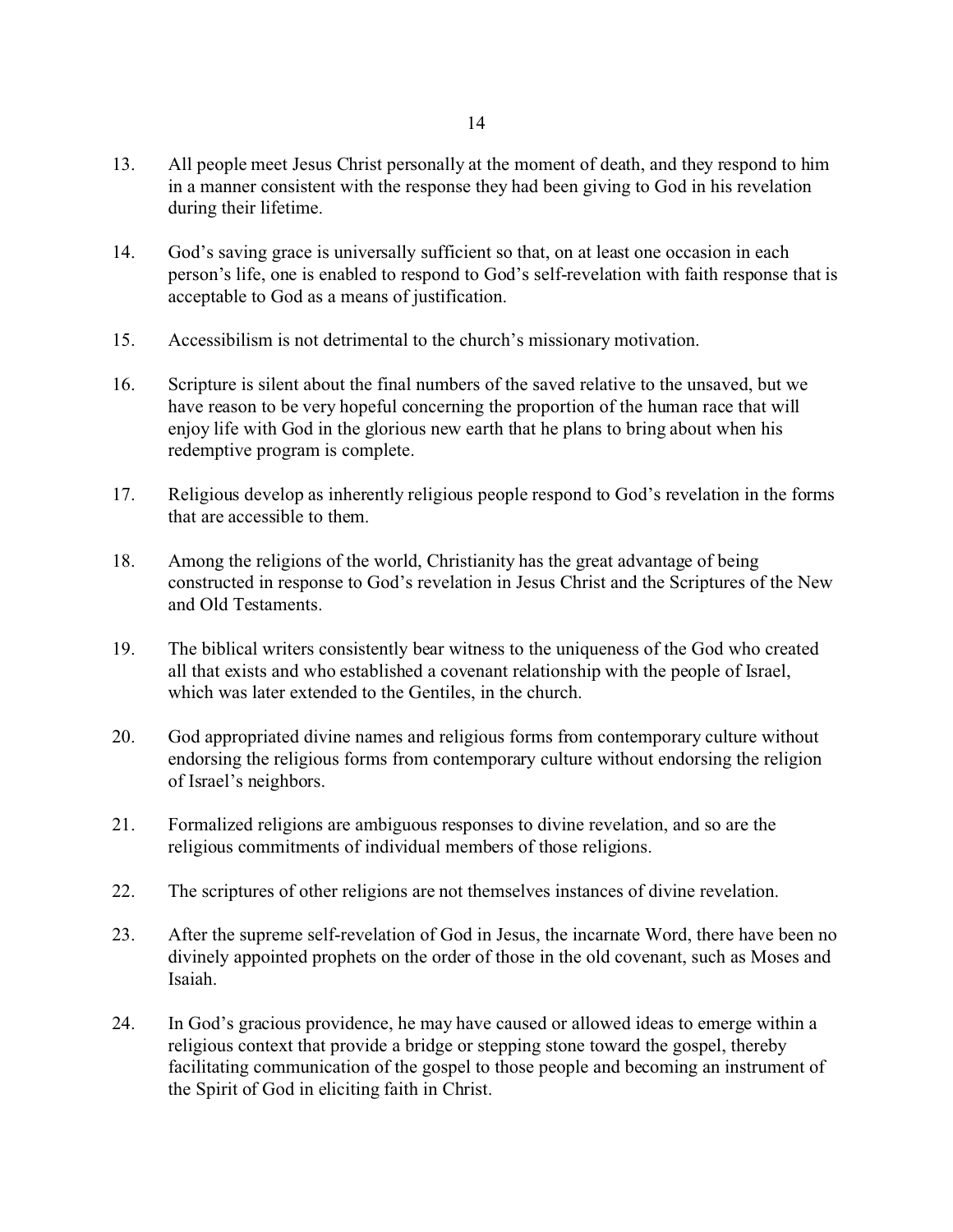- 25. No religion saves people–only God does.
- 26. We can observe signs of the work of God's common grace in the world through religions, and we should give thanks to God for this when we discern it in religions we encounter.
- 27. We can discern the work of God's grace in the teaching and life of other religions and in the lives of individuals who adhere to other religions by using three criteria: *the degree to which the religion or individual is orthodox, orthopraxy, and the motivation of religion's or person's heart*.
- 28. Dialogue with members of other religions is valuable.
- 29. Some concerns are common to various religions, such as the dangers of secularism, the protection of innocent human life, the protection of the ecosystem and the quest for social justice.
- 30. It is impossible for Christians to join in worship with members of other religions.